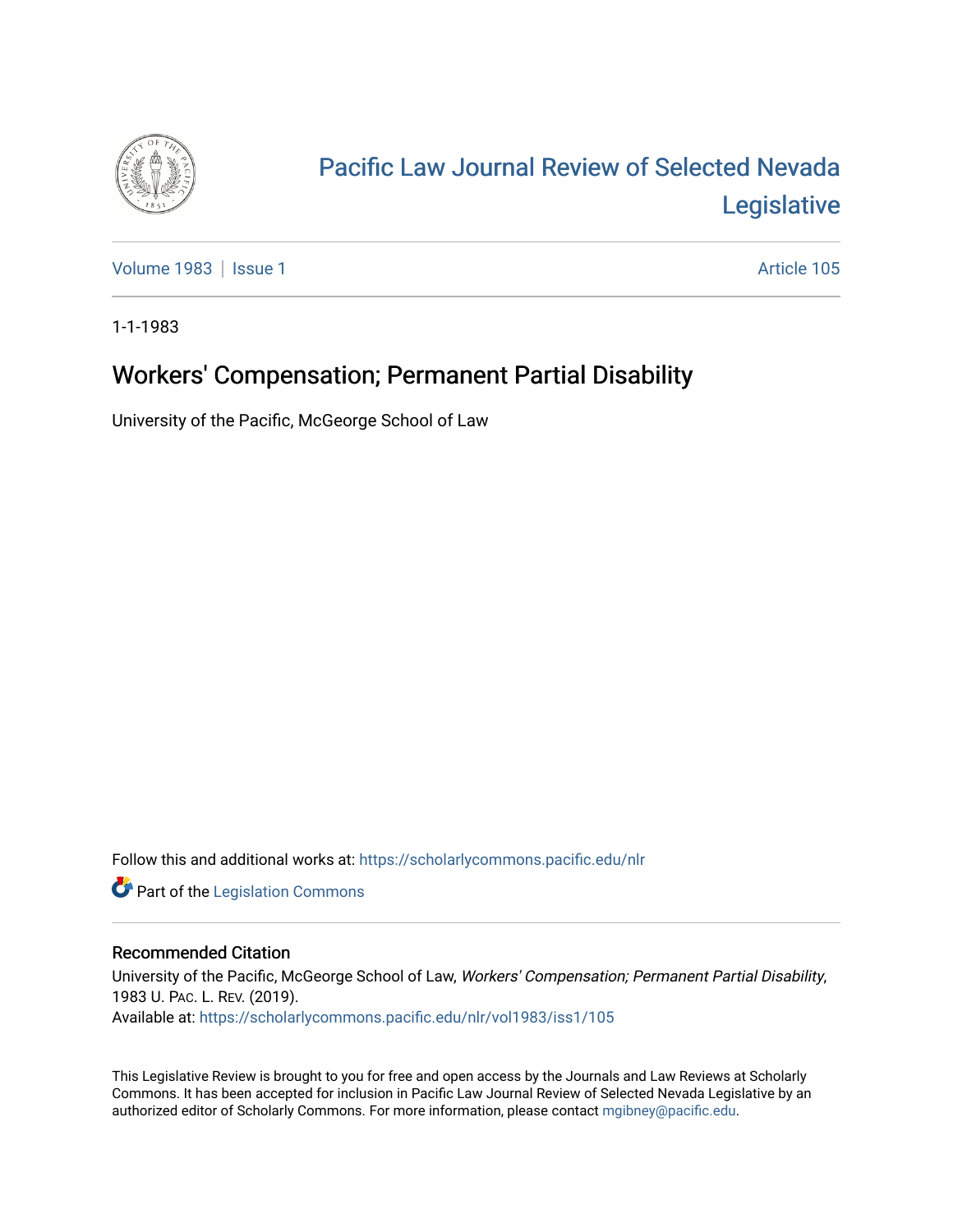## **Workers' Compensation**

### **Workers' compensation; permanent partial disability**

NEV. REV. STAT. §616.— (new); §§616.045, 616.073, 616.076, 6I6.086, 6I6.I90, 6I6.235, 6I6.2533, 6I6.4I2, 6I6.54I2, 6I6.54I6, 6I6.545, 6I6.585, 6I6.605, 6I6.620, 6I6.624, 6I6.675 (amended). AB 226 (Committee on Labor and Management); I983 STAT. Ch 265 AB 254 (Committee on Labor and Management); I983 STAT. Ch 483

Chapter 483 substantially changes the law relating to compensation<sup>1</sup> and lump sum payments for permanent partial disability compensation.2 In addition, Chapters 265 and 483 address various other provisions of the Nevada Industrial Insurance Act.3

Under prior law, a claimant with a permanent partial disability was eligible to receive benefits for five years or until reaching age sixty-five, whichever occurred later.<sup>4</sup> Chapter 483 extends the duration of these benefits by changing the age at which disability payments must terminate from age sixty-five to seventy.<sup>5</sup>

Prior law held that a claimant injured<sup>6</sup> on or after July 1, 1981, could elect to receive a lump sum payment amounting to (I) twenty-five percent of the present compensation value for the permanent partial disability, $7$  or (2) the entire present value of compensation if this amount did not exceed \$10,000.<sup>8</sup> Chapter 483 declares that a claimant is eligible to receive compensation in a lump sum<sup>9</sup> if, as the result of an injury, that claimant sustains a disability not exceeding twenty-five percent. In addition, Chapter 483 deletes the provision of prior law that permitted a lump sum to be paid to a claimant upon a showing of

9. 1983 Nev. Stat. c. 483, §13(l)(a) at 1296; *see* NEV. REv. STAT. §616.620 (amended by 1983 Nev. Stat. c. 265, §2, at 646) (lump sum payments limited by statutory provisions).

I. NEV. REv. STAT. §616.045 (amended by 1983 Nev. Stat. c. 483, §2, at 1291) (definition of compensation).

<sup>2.</sup> *Seeid.* §616.605 (amended by 1983 Nev. Stat. c. 483, §II, at 1295); 1983 Nev. Stat. c. 483, §13, at 1296.

<sup>3.</sup> *See* NEV. REv. STAT. §§616.010-.680.

<sup>4. 1981</sup> Nev. Stat. c. 686, §I, at 1653 (amending NEV. REv. STAT. §616.605).

*<sup>5.</sup> Compare* NEv. REV. STAT. §616.605(4) (amended by 1983 Nev. Stat. c. 483, §II, at 1295) *with* 1981 Nev. Stat. c. 686, §I, at 1653 (amending NEv. REv. STAT. §616.605).

<sup>6.</sup> NEV. REV. STAT. §616.110 (definition of injury).

<sup>7. 1981</sup> Nev. Stat. c. 686, §I, at 1654 (amending NEv. REv. STAT. §616.605).

<sup>8.</sup> */d.*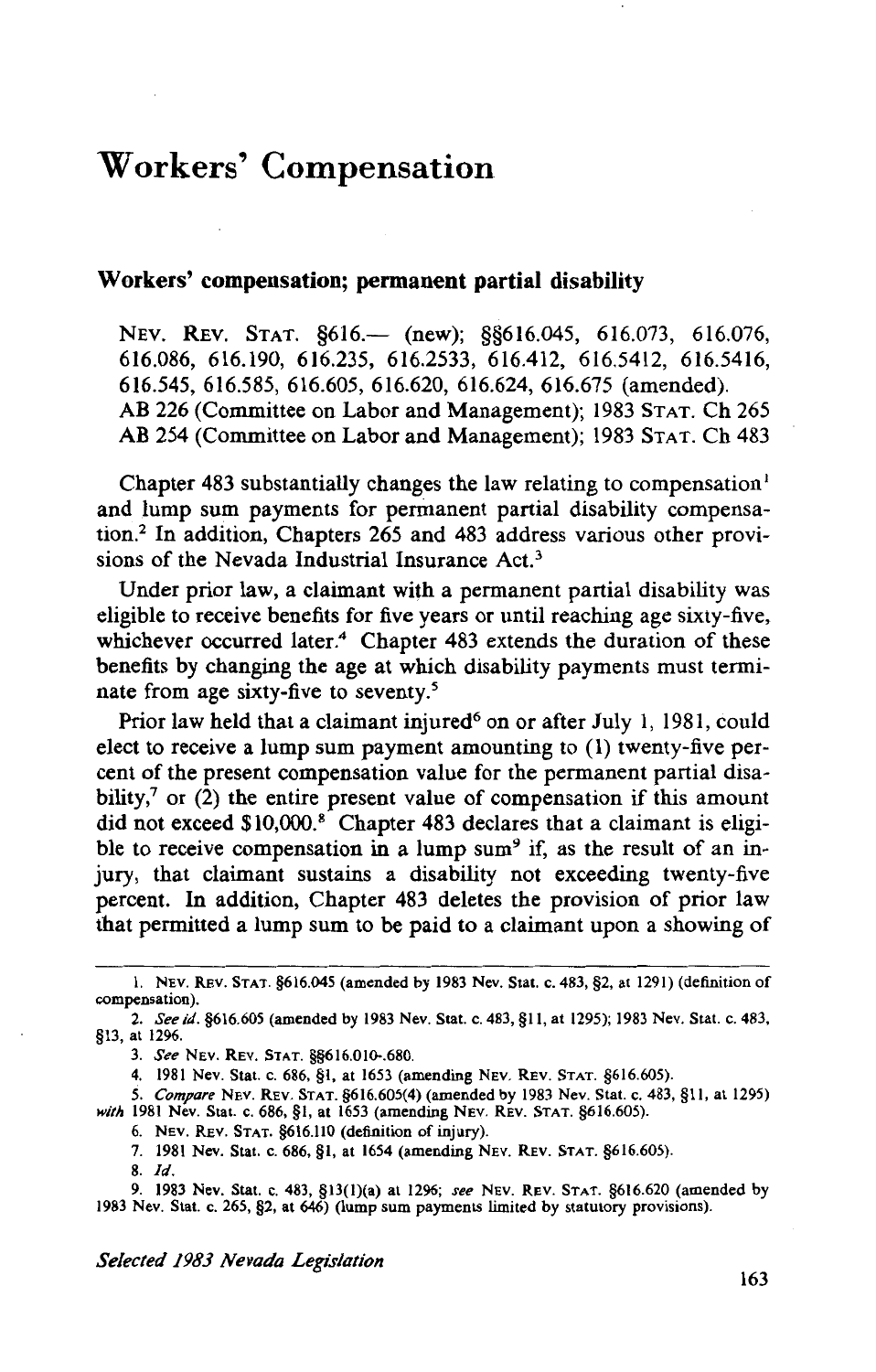#### *Workers' Compensation*

need. 10 The election of a lump sum payment constitutes a final settlement of all factual and legal issues. This election also operates as a waiver of all rights regarding the claim, including the right to appeal from closure of the case or from the determination of the extent of disability.<sup>11</sup>

A claimant may reopen the claim, however, (1) by applying for an increase or rearrangement of compensation due to a change in circumstances,  $^{12}$  or (2) if the insurer changes the services, training, or rehabilitation provided the claimant. 13 Chapter 483 requires that claimants electing lump sum payments be notified of the consequences of an election of a lump sum payment and procedures to reopen a claim in writing. The claimants must also be given twenty days from the mailing or personal delivery of this notice to affirm or retract the demand before election is deemed final and payment is made. 14

Under Chapter 483, a claimant who elects to receive a lump sum payment for a permanent partial disability forfeits all further compensation for that injury.<sup>15</sup> Chapter 265 states, however, that an employee who has received a lump sum payment for a permanent partial disability remains eligible to receive compensation if a subsequent injury causes a temporary total disability.<sup>16</sup> Moreover, pursuant to Chapter 265, compensation for a subsequent injury may not be reduced due to the receipt of a lump sum payment if that subsequent injury is distinct from the previous injury.<sup>17</sup> Chapter 483, however, prohibits these provisions from applying retroactively to individuals who have received their full benefits prior to July 1, 1983. <sup>18</sup>

Under existing law, volunteer officers of a regularly organized and recognized police department or sheriffs unit are eligible for workers' compensation if injuries are received in the course of this employment.<sup>19</sup> For compensation purposes, prior law recognized the volunteers at a wage of \$250 per month.<sup>20</sup> Chapter 483 extends workers' compensation benefits to volunteer officers of the Nevada State High-

<sup>10.</sup> Compare NEv. REv. STAT. §616.605 (amended by 1983 c. 483, §13, at 1296) with 1981 Nev. Stat. c. 686, §1, at 1653. (amending NEV. REv. STAT. §616.605).

II. 1983 Nev. Stat. c. 483, § 13(2), at 1296.

<sup>12.</sup> */d.* c. 483, §13(2)(a), at 1296; *see* NEv. REv. STAT. §616.545 (amended by 1983 Nev. Stat. c. 483, §10, at 1294) (requiring the application to be made in writing).

<sup>13. 1983</sup> Nev. Stat. c. 483, §13(2)(b), at 1296.

<sup>14.</sup> */d.* c. 483, §13(2), at 1296.

IS. */d.*  16. */d.* c. 265, §5, at 647.

<sup>17.</sup> */d.* 

<sup>18.</sup> */d.* c. 483, §14, at 1297.

<sup>19.</sup> NEv. REv. STAT. §616.Q73 (amended by 1983 Nev. Stat. c. 483, §3, at 1291).

<sup>20. 1973</sup> Nev. Stat. c. 568, §46, at 926 (amending NEv. REv. STAT. §616.Q73).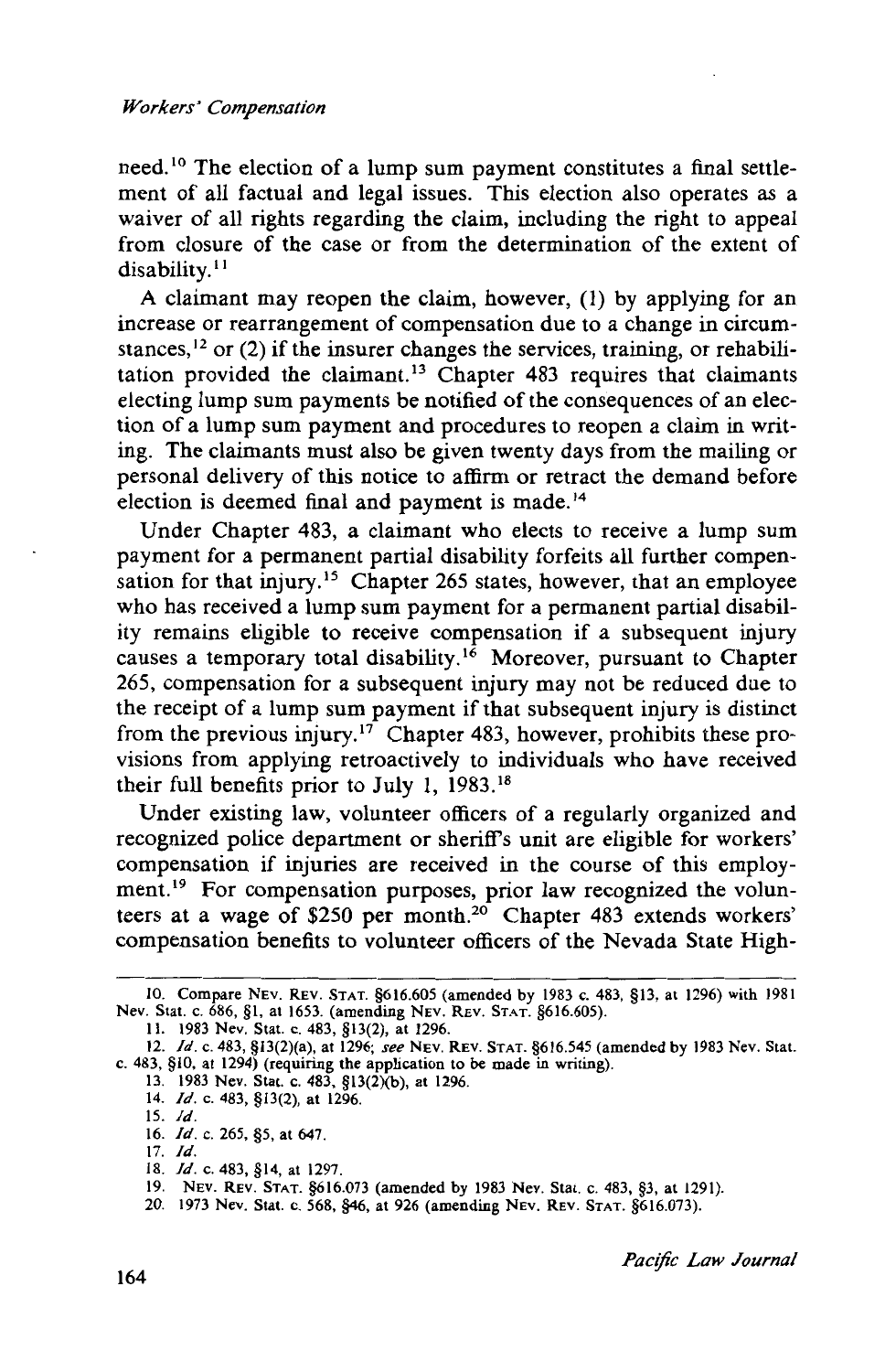way Patrol and increases recognized wages to \$900 per month.<sup>21</sup>

Furthermore, prior law computed the wages of a vendor of newspapers, magazines, or periodicals at fifty dollars per month. 22 Chapter 483 provides that these vendors are deemed to receive a wage of fifty dollars per month or the employee's actual remuneration, whichever is greater.<sup>23</sup>

Existing law provides benefits to apprentices<sup>24</sup> who attend classes for vocational training or who receive apprenticeship instruction, if they are not employed elsewhere.<sup>25</sup> Chapter 483 clarifies these provisions of existing law by deeming an injury to have occurred in the course of employment if sustained by the apprentice during the required course of instruction.26

Existing law provides that all charges and fees for accident benefits are subject to regulation by the department. These fees cannot exceed the prevailing rates in the community for similar treatment of injured persons of a like standard of living.27 Chapter 483 adds a new provision that prohibits discrimination between persons who are legally qualified to provide the service for which the fees are requested.<sup>28</sup> Any fee schedule for accident benefits must establish maximum fees that are less than the statistical mode of the fees billed in the same community<sup>29</sup>.

Prior law stated that when an injured employee was referred to a panel to resolve disability questions, the administrator or the self-insured employer was to select a three person medical review board to determine the extent of the injury.<sup>30</sup> Chapter 483 removes this authority from the administrator and the self-insured employer by providing that the insurer is to determine the composition of the review board.<sup>31</sup>

Existing law provides that any witness who appears in an industrial insurance hearing, as ordered by subpoena, is entitled to receive the same compensation received by a witness in a civil case.<sup>32</sup> Chapter  $483$ 

25. */d.* §616.686 (amended by 1983 Nev. Stat. c. 483, §4.5, at 1292).

*Selected 1983 Nevada Legislation* 

<sup>21.</sup> *Compare* NEV. REV. STAT. §616.073 (amended by 1983 Nev. Stat. c. 483, §3, at 1294) *with*  1973 Nev. Stat. c. 568, §46, at 926 (amending NEv. REv. STAT. §616.o73).

<sup>22. 1963</sup> Nev. Stat. c. 287, §I, at 519 (enacting NEv. REV. STAT. §616.076).

<sup>23.</sup> NEV. REv. STAT. §616.076 (amended by 1983 Nev. Stat. c. 483, §4, at 1292).

<sup>24.</sup> */d.* §610.010 (definition of apprentice).

<sup>26.</sup> */d.* 

<sup>27.</sup> *Id.* §616.412 (amended by 1983 Nev. Stat. c. 483, §8, at 1293).

<sup>28.</sup> *Compare id.* §616.412 (amended by 1983 Nev. Stat. c. 483, §8, at 1293) *with* 1981 Nev. Stat. c. 642, §97, at 1454 (amending NEv. REv. STAT. §616.412).

<sup>29.</sup> NEV. REv. STAT. §616.412(2) (amended by 1983 Nev. Stat. c. 483, §8, at 1294).

<sup>30. 1981</sup> Nev. Stat. c. 391, §9, at 711 (amending NEV. REv. STAT. §616.190).

<sup>31.</sup> *Compare* NEV. REV. STAT. §616.190(1) (amended by 1983 Nev. Stat. c. 483, §5, at 1292) *with* 1981 Nev. Stat. c. 391, §9, at 711 (amending NEv. REV. STAT. §616.190).

<sup>32.</sup> NEV. REV. STAT. §616.235(2) (amended by 1983 Nev. Stat. c. 483, §6, at 1293).